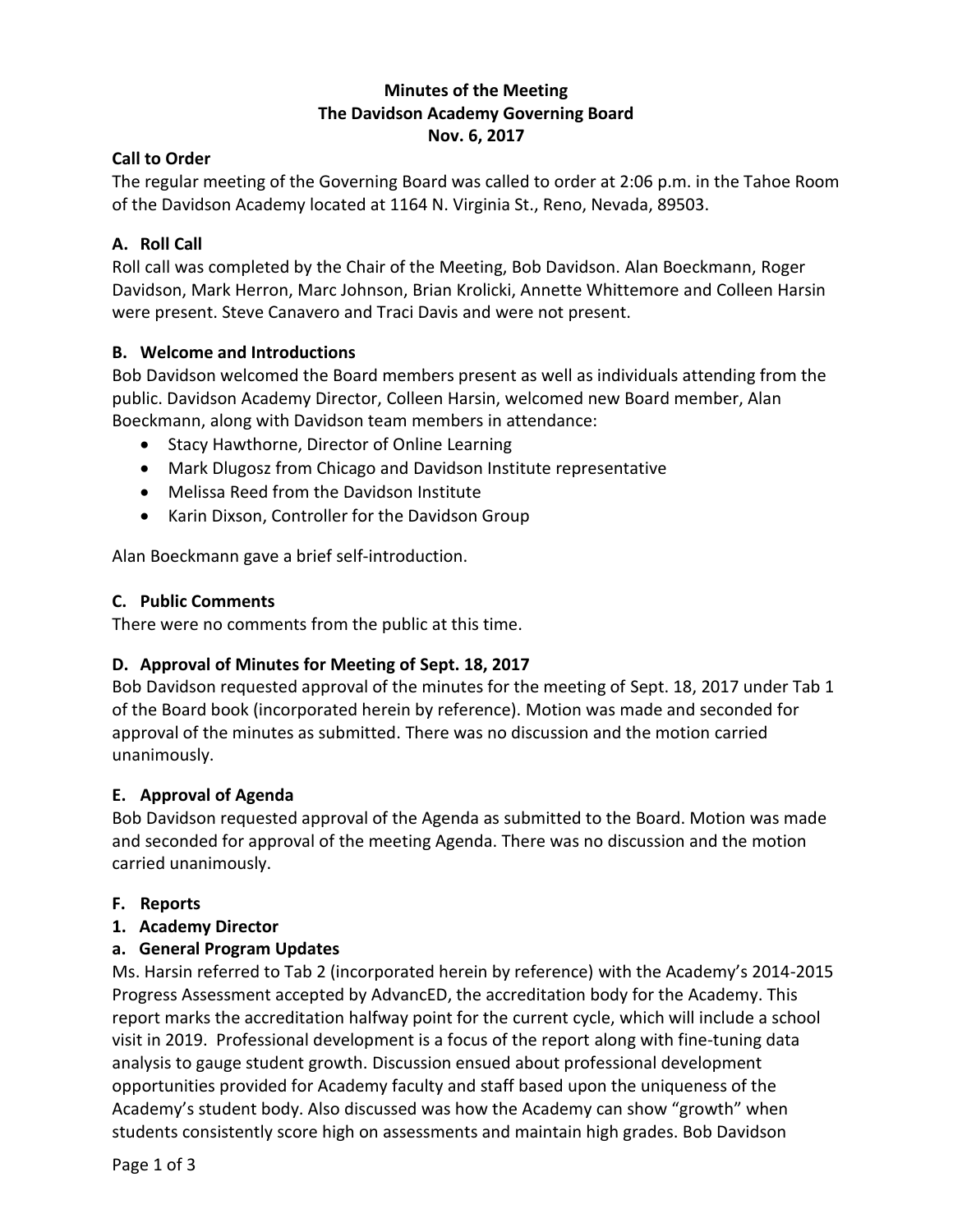mentioned Belin-Blank and possibly working with them to determine measurable variables to rate schools for gifted students. Ms. Harsin noted on page 4 of the report an "updated performance level" score from "two" to "three" due to improvements in data usage for student evaluation purposes.

Ms. Harsin referred to Tab 3 (incorporated herein by reference) with the ACT Profile Report. She stated that the state of Nevada is now using the ACT in place of the high school proficiency exam. Ms. Harsin detailed the Academy's ACT score history referencing the graphs and tables provided in the report. Dr. Johnson explained how the University of Nevada, Reno (UNR) utilizes ACT scores for course placement of incoming students.

Ms. Harsin referred to Tab 4 (incorporated herein by reference) with an email sent to Academy students and parents about dress code updates as an example of making changes based on reasonable student feedback and disseminating changes to the relevant community members involved.

Ms. Harsin referred to Tab 5 (incorporated herein by reference) which included student survey results about orientation. Last year, the Academy administration decided to request feedback closer to the August orientation rather than wait to include these questions in the end-of-year survey. Ms. Harsin reported the results and how specific feedback will be incorporated into next year's orientation event.

Ms. Harsin referred to Tab 6 (incorporated herein by reference) that included parent survey results about both orientation and back-to-school night. Again, the Academy administration decided to request this feedback closer to these events rather than wait until the end-of-year survey next May. Ms. Harsin reported the results and how feedback will be incorporated into these events next year.

## **b. College Planning Updates**

Ms. Harsin referred to Tab 7 (incorporated herein by reference) with Academy teacher recognition letters. The Academy received a letter from Stanford recognizing biology instructor Martin Braik; a letter from MIT for Mr. Braik, physics instructor Brett Guisti and humanities instructor Jessica Rafferty; and, a letter from the University of Chicago for humanities instructor AnnElise Hatjakes. Academy graduates accepted at these schools were invited to name their top teacher(s) for recognition.

Ms. Harsin referred to Tab 8 (incorporated herein by reference) with student recognition letters. Three of the 2017 Academy graduates have been accepted in the UNR Honors Program. Three Academy students were recognized as "Commended Students" in the 2018 National Merit Program.

## **2. Director of Online Learning**

# **a. General Program Updates**

Stacy Hawthorne, Director of Online Learning, stated that all eligible Academy Online courses are being submitted to the University of California (UC) for online high school course approval. Thus, most of the online courses, all of which are currently accredited through AdvancED, are currently or in the process of being UC approved for A-G credit.